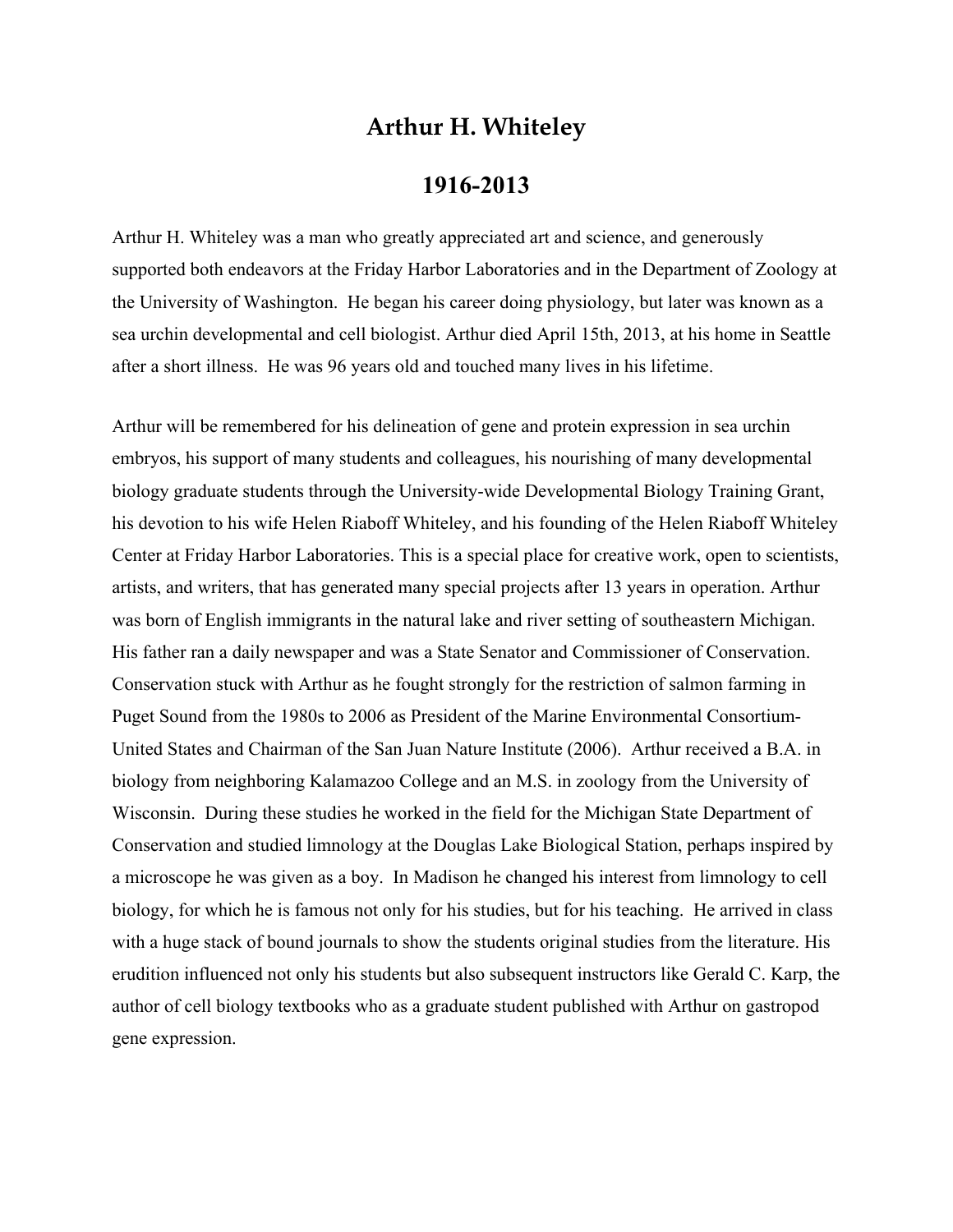Arthur began his Ph.D. research at the University of California Berkeley with Sumner Cushing Brooks, pioneering studies on the use of  $^{32}P$  in biology. There he met Helen Riaboff. In 1942 he moved to Princeton University to study the war-related subject of bends as it applied to aviators. He published 14 papers with E. Newton Harvey on bubble formation during skeletal muscle activity and its amelioration by pre-oxygenation. During this time he showed his joy in tinkering with and inventing laboratory equipment. After a year at the University of Texas Galveston, he found his life's studies on sea urchin embryos at California Institute of Technology with Albert Tyler, an eminent sea urchin biologist. In 1947 he began his career at the University of Washington where he joined several Berkeley colleagues, including Robert Fernald, who ran the Friday Harbor labs for many years. At Friday Harbor, Arthur set up his own summer laboratory and developed with Robert Fernald and Richard Cloney the Comparative Invertebrate Embryology Course. His first paper on sea urchins with Edward L. (Ted) Chambers and Brooks in 1948, showed the activation of a protein carrier for rapid ATP-dependent uptake of phosphate at fertilization.

For a period Arthur's attention turned to metabolic enzymes with studies with Jean J. Comita, John W. Brookbank, J. B. Lichfield, Hironobu (Ed) Ozaki, and finally Eizo Nakano in Japan (1962). Arthur's work expanded to the DNA and RNA content of sea urchin embryos and his collaboration with Heinz and Karen Holter during a Guggenheim Foundation Fellowship in 1955. He established close friendships with Fritz Baltzer, Alberto Monroy, Max Møler, and Vance Tarter, his introduction to *Stentor* which he later studied with Ann James Frazier. His sabbatical in 1962 Japan sealed enduring friendships with Japanese colleagues including Katsuma Dan, Jean Dan, Eizo Nakano, and Motonori (Ghen) Hoshi to whom he brought the technique of protein gel electrophoresis. Exchanges between Seattle and Japanese scientists continued with his encouragement throughout his career, including a 1981 US-Japan Symposium he organized at the Friday Harbor Labs. In Seattle Arthur encouraged the studies of other invertebrates in his laboratory including tunicates (Charles Lambert) and Pacific oysters (K. W. McLean). With colleagues at the University of Washington, including Helen R. Whiteley and Brian McCarthy, Arthur continued through the rest of his academic career to study developmental and evolutionary changes in the gene program of echinoderm, especially with his former graduate student and collaborator Michael A. Harkey. He was known for giving his